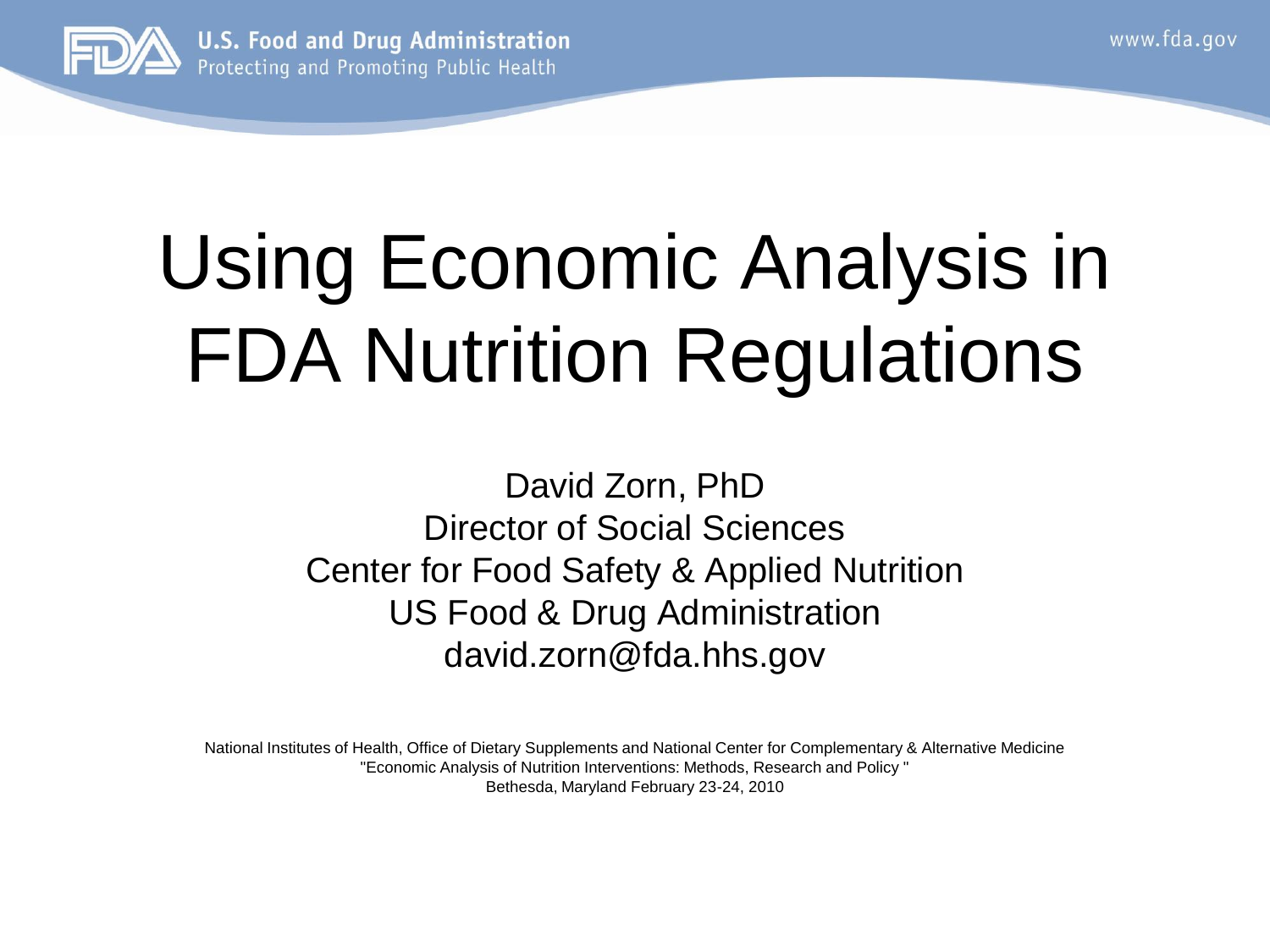

## Requirements for Federal Agencies to Analyze Regulations

- Paperwork Reduction Act (1980)
- Executive Order 12866 (1993)
- Unfunded Mandates Reform Act (1995)
- Regulatory Flexibility Act (as amended 1996)
- Congressional Review Act (1996)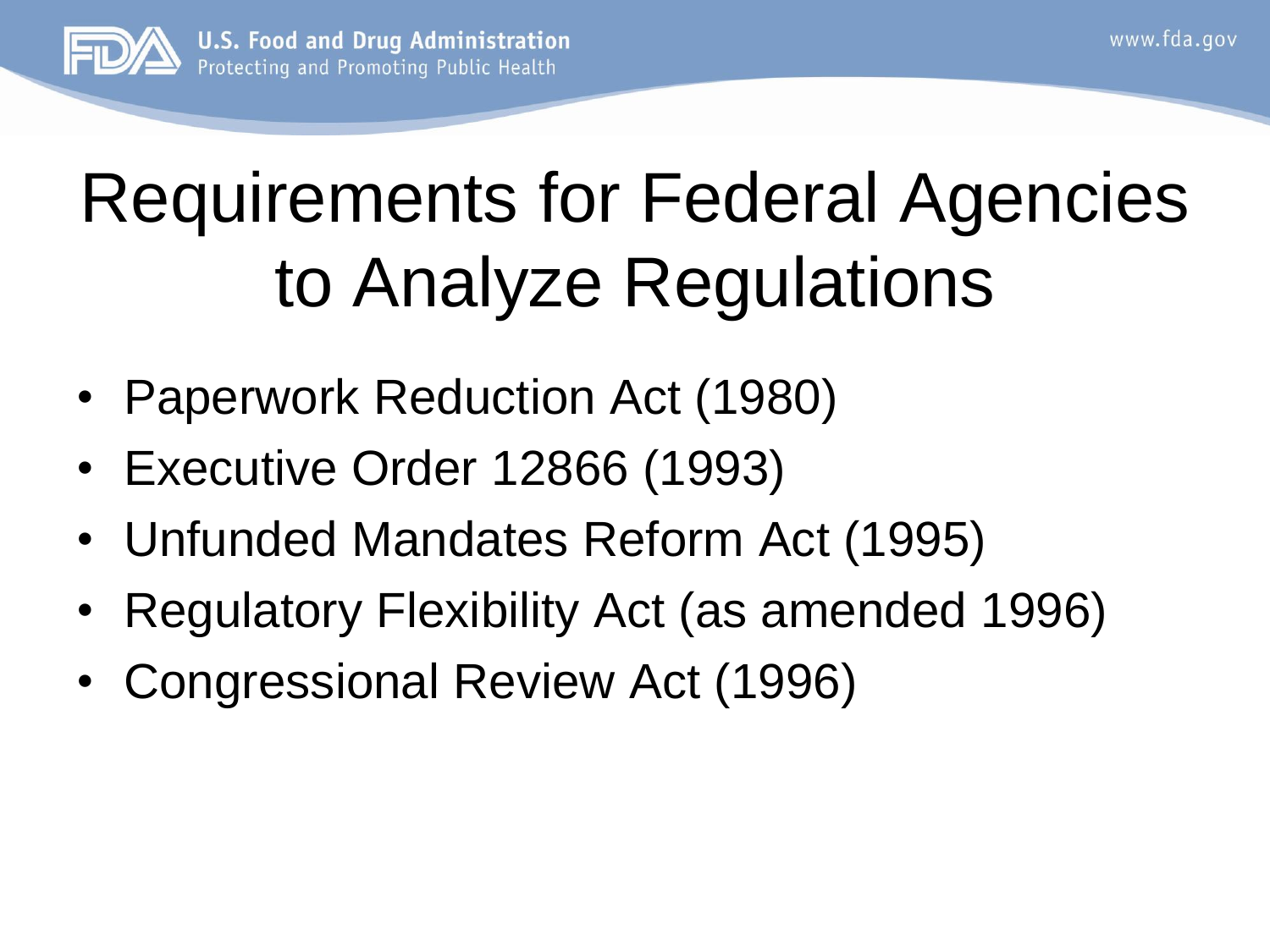

## Basic Requirements for Economic Analyses of Federal Regulations

- Identify Need for Regulation
- **Identify Regulatory Options**
- Estimate Costs and Benefits of Options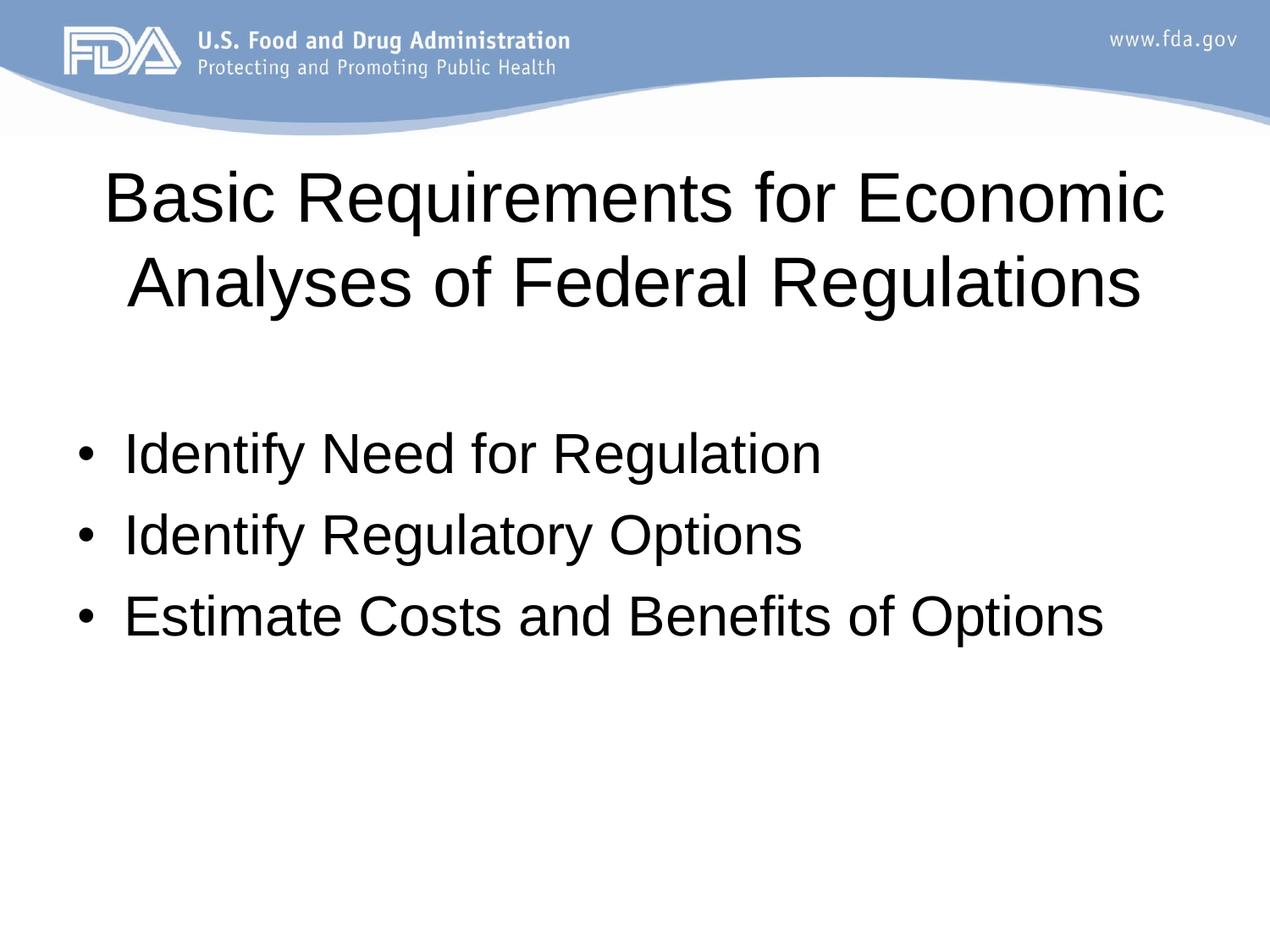

## Elements of Good Regulatory Analysis

- Public health problem
	- baseline impact of hazard
	- baseline practices that potentially contribute to or mitigate the problem
- Why regulation is the best way to address the problem
- Regulatory options for addressing the problem
- Specific changes in behavior of all affected
- Costs of changes in behavior
- Effectiveness of changes in behavior
- Value of the reduction in the public health problem
- Variability and uncertainty in estimates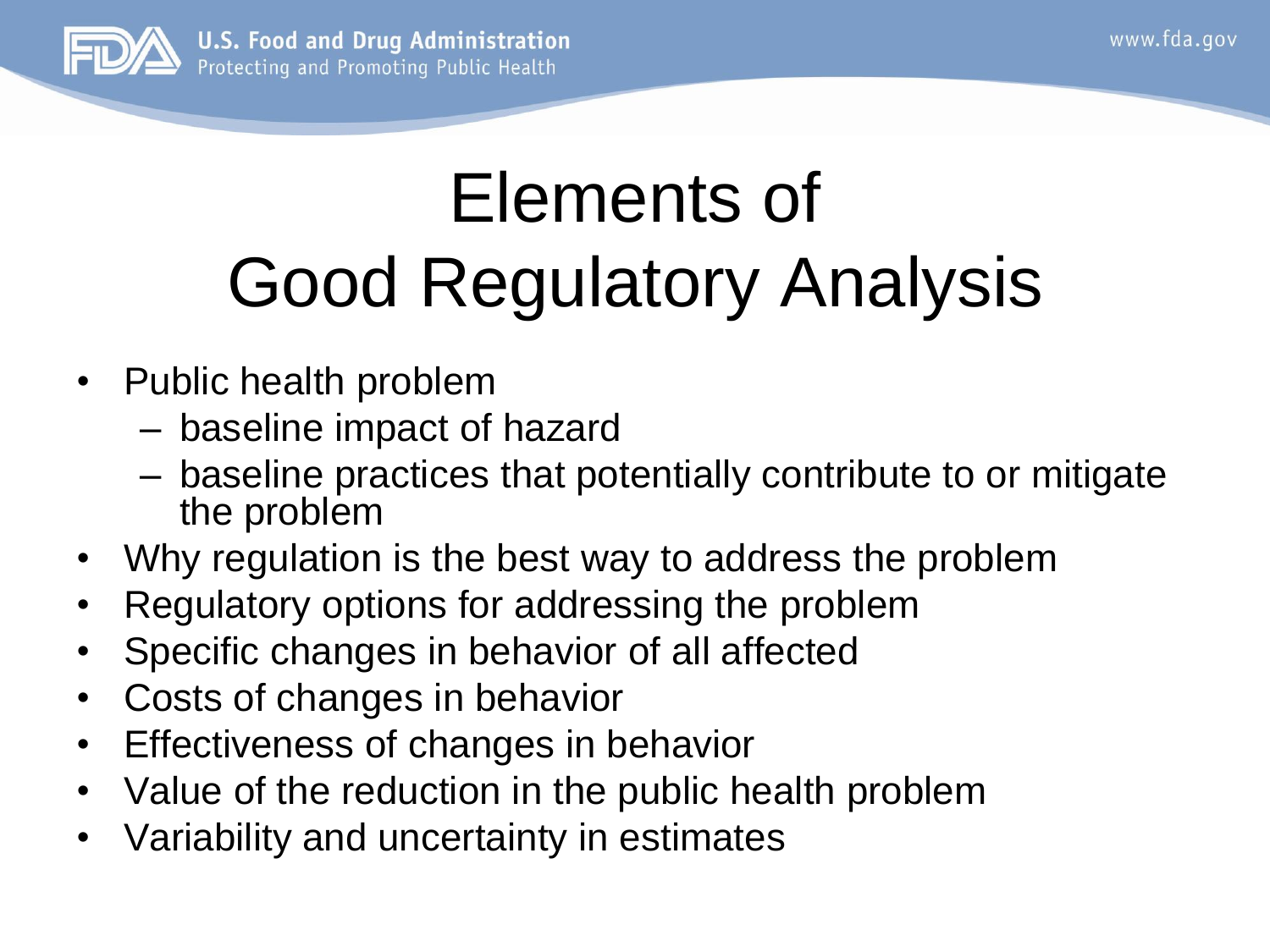

## Narrow Purpose of Regulatory Analysis

- Informing
	- not deciding, not advertising
- Regulatory
	- not clinical practice
- Policy

– sufficient for law and decision making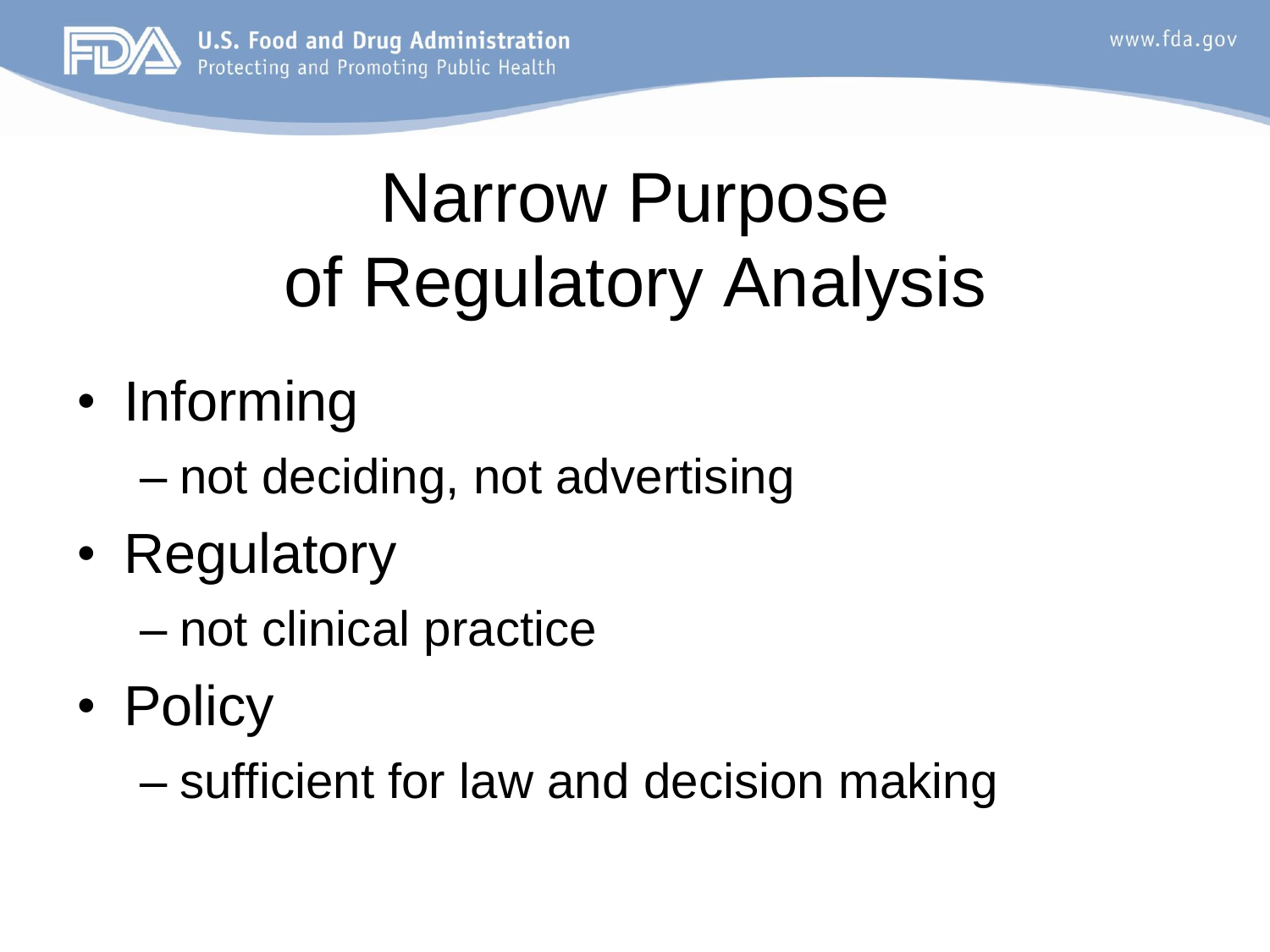

### Economic Analyses of Major Nutrition Regulations

- Nutrition Labeling (1993)
- Folic Acid Fortification (1996)
- *Trans* Fat Labeling (2003)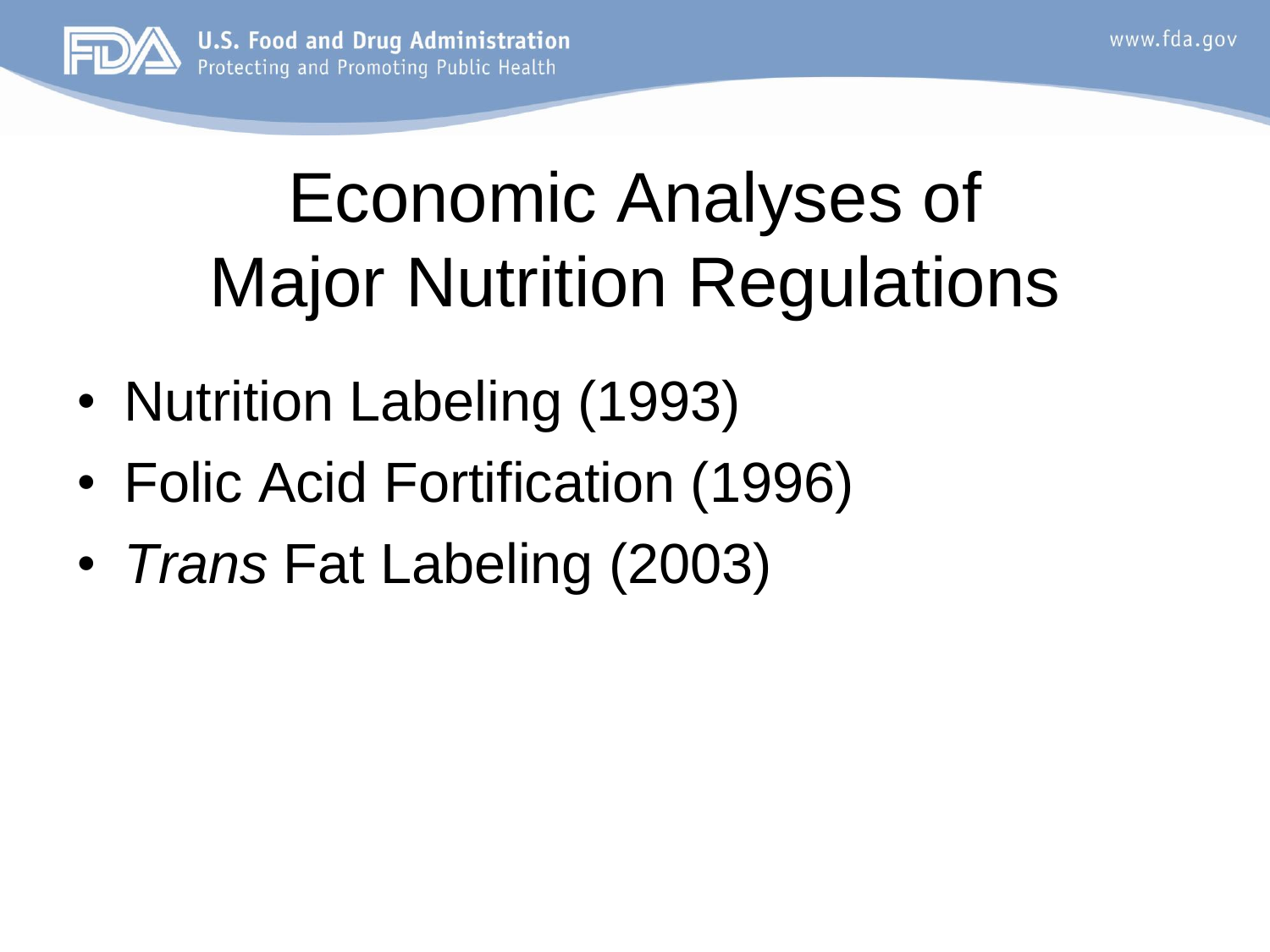

# Nutrition Labeling (1993)

- Standardized labeling of nutrition information, established standards for and authorized nutrient content claims and health claims
- Baseline (over 20 years):
	- nutrition-related CHD & cancer:
		- 725,000 cases; 308,000 deaths
	- life-years lost: 2,281,000
- Costs (over 20 years discounted at 5%): \$1.4 \$2.3 billion
- Health effects of rule (over 20 years):
	- CHD & cancer prevented:
		- 39,000 cases; 13,000 deaths
	- life-years saved: 81,000
- Benefits (over 20 years, discounted at 5%): \$3.6 billion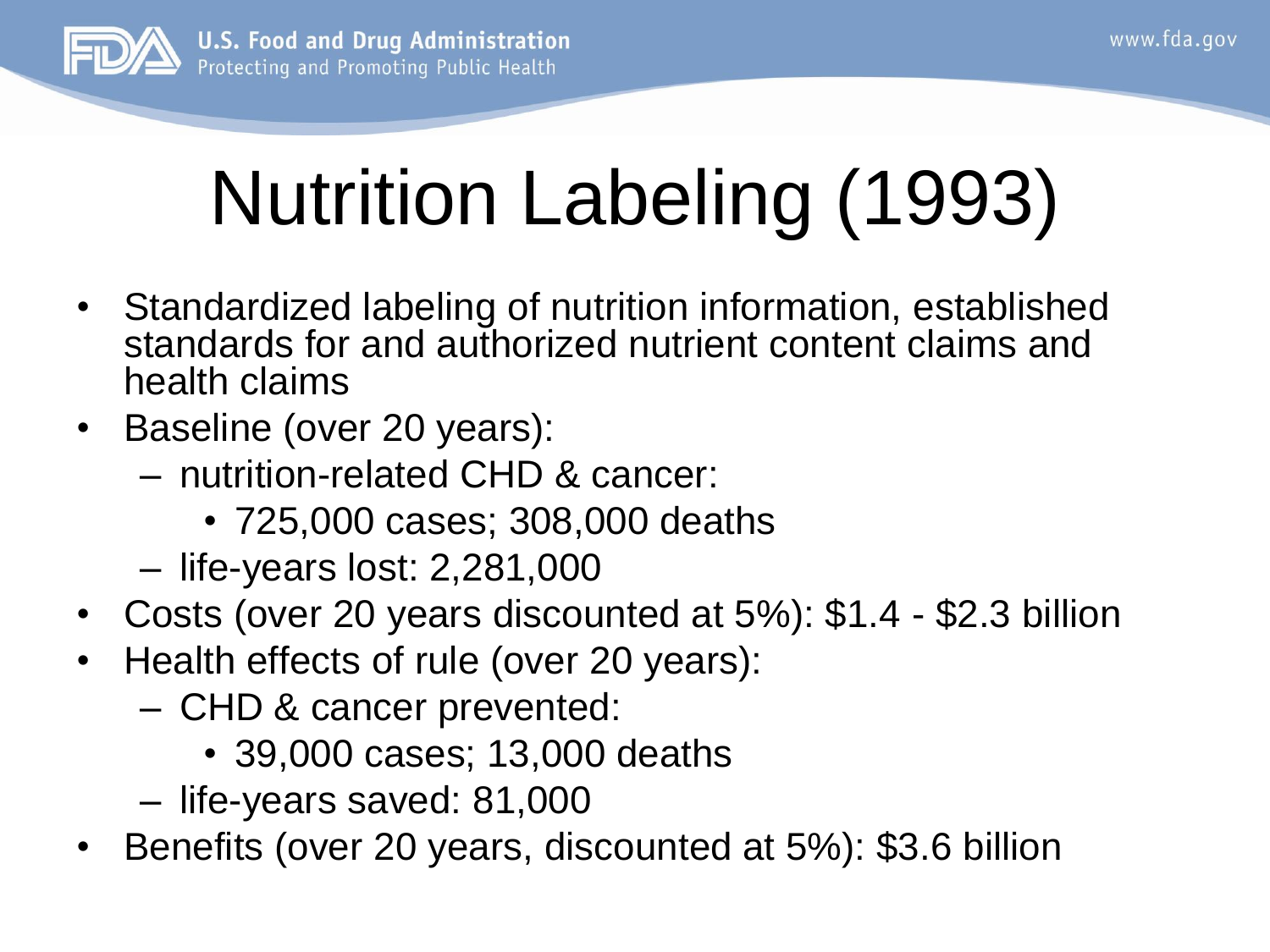

## Folic Acid Fortification (1996)

- Required fortification of enriched grain products with folic acid to prevent neural tube defects
- Annual costs:
	- \$27 million in product changes and
	- possible unquantified health costs from masked anemia associated with vitamin B12 deficiency (breakeven number of cases between 390-1,230)
- Health effects of rule:
	- prevent 25-125 neural tube defects; 5 30 deaths
- Annual monetized benefits: \$220 million \$700 million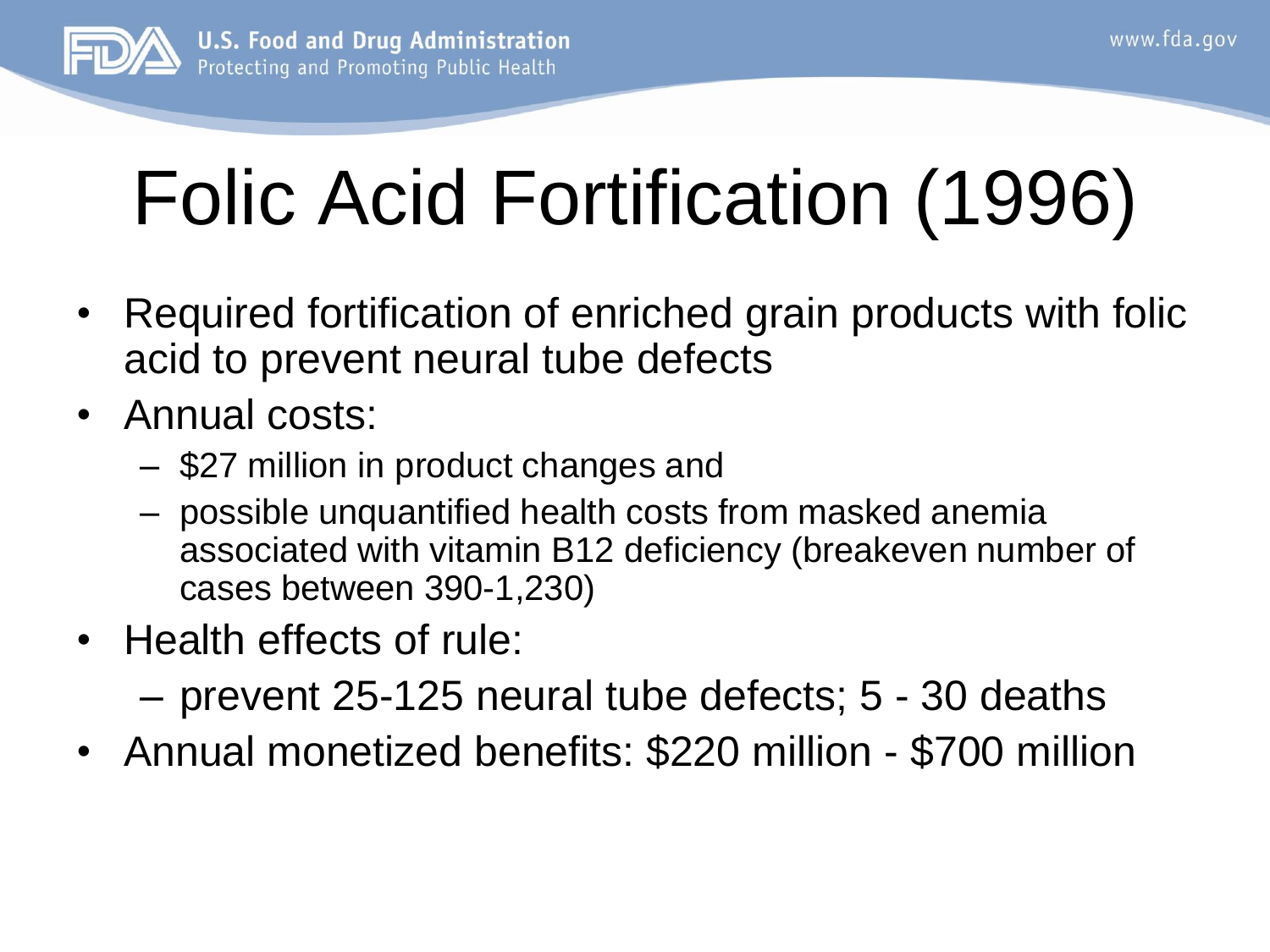

## *Trans* Fat Labeling (2003)

- Required reporting of *trans* fat in Nutrition Facts and authorized a "*trans* fat free" claim
- Annual costs: \$140 million \$275 million
- Health effects of rule:
	- prevent 600 1,200 heart attacks; 250 500 deaths
	- life-years saved: 2,000 4,000
- Annual monetized benefits: \$1 billion \$2 billion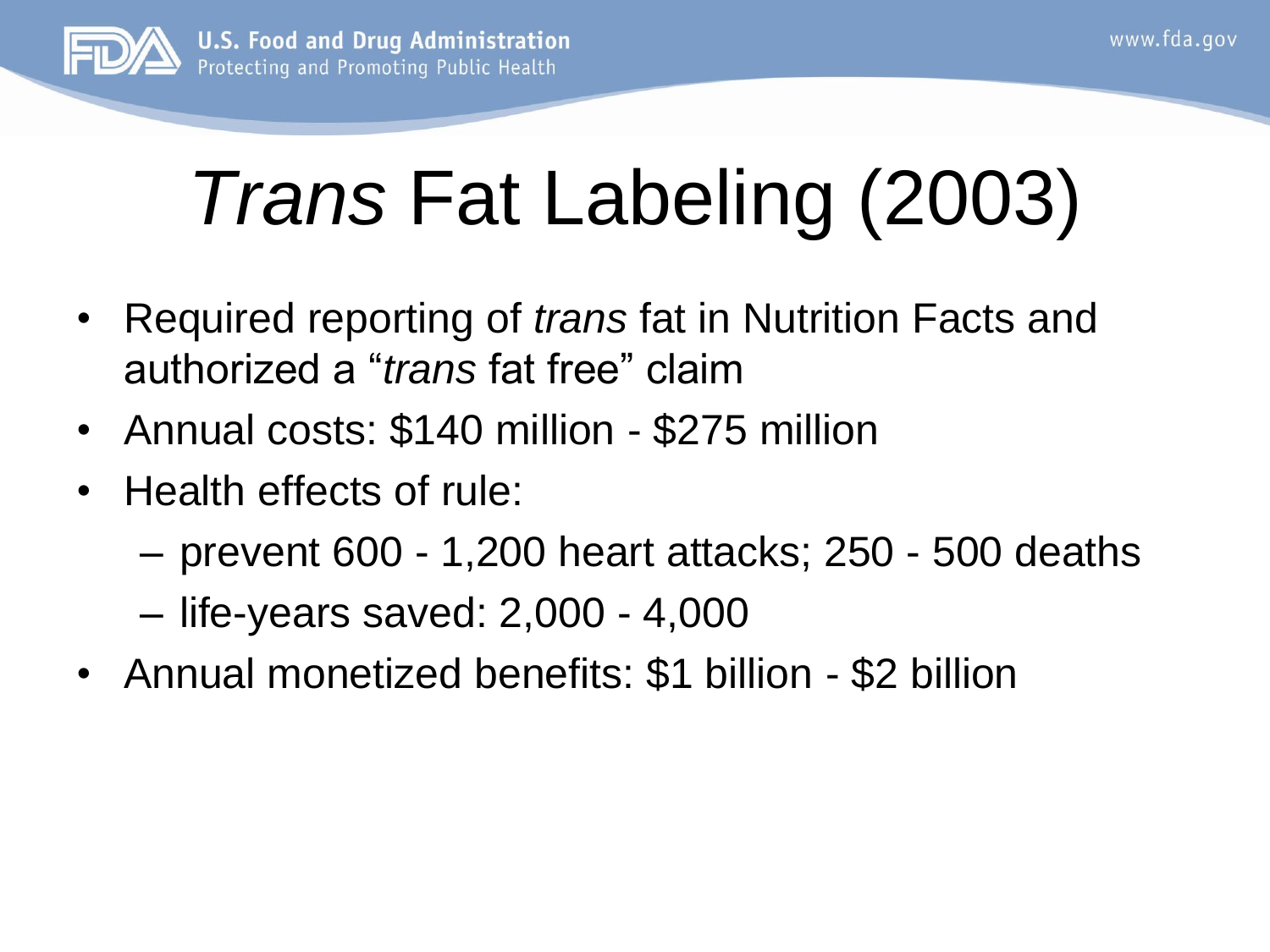

#### FDA Methodology for Cost Estimation

- Engineering cost model for product changes – number of products – cost per product
- Cost of any negative health consequences
- Cost of behavioral changes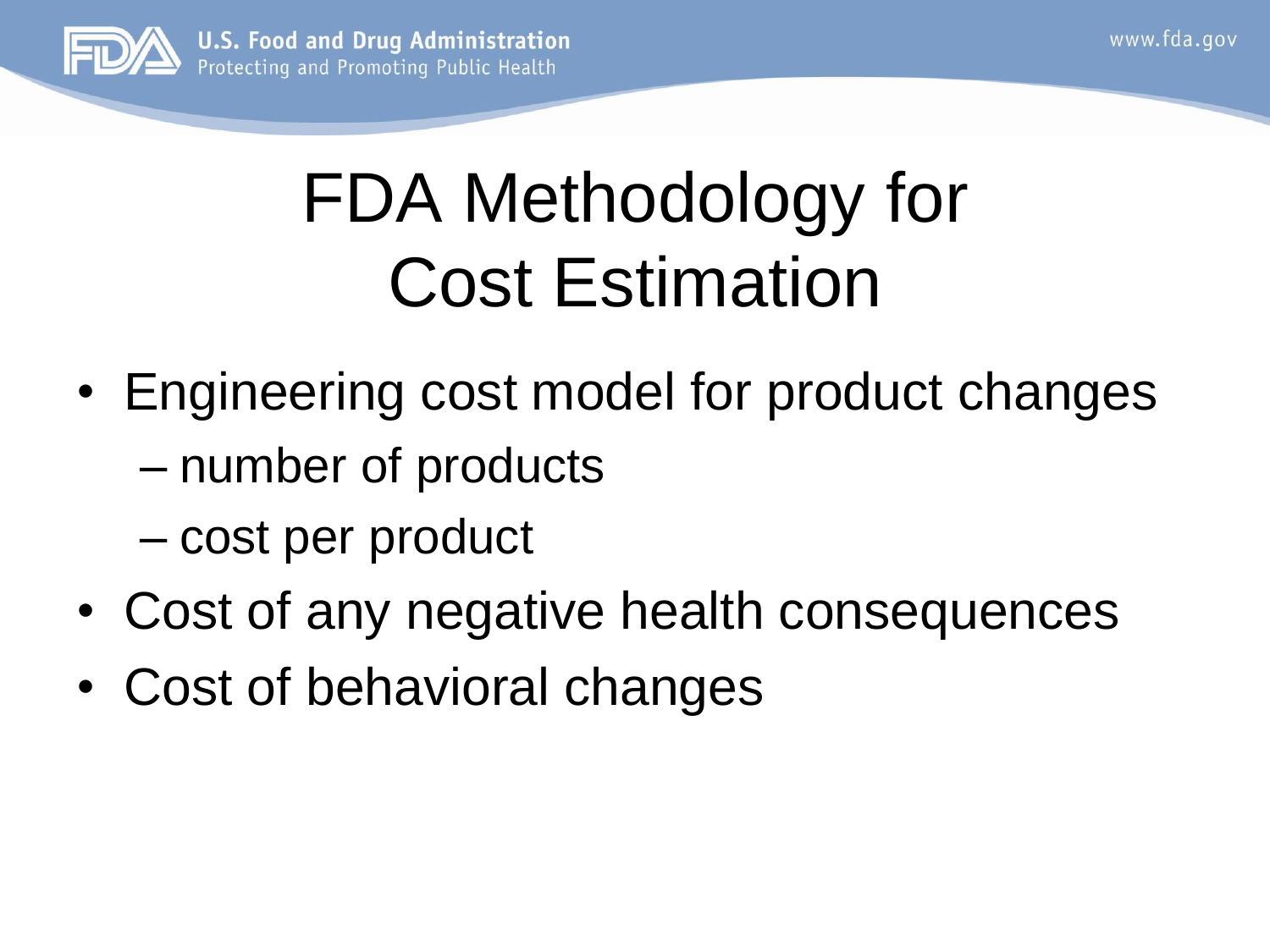

## FDA Methodology for Benefit Estimation

- Product of
	- number of illnesses prevented
	- number of QALYs saved per illness prevented
	- monetary value of a statistical life year
- Same data used for cost-effectiveness measures (cost/illness, cost/QALY)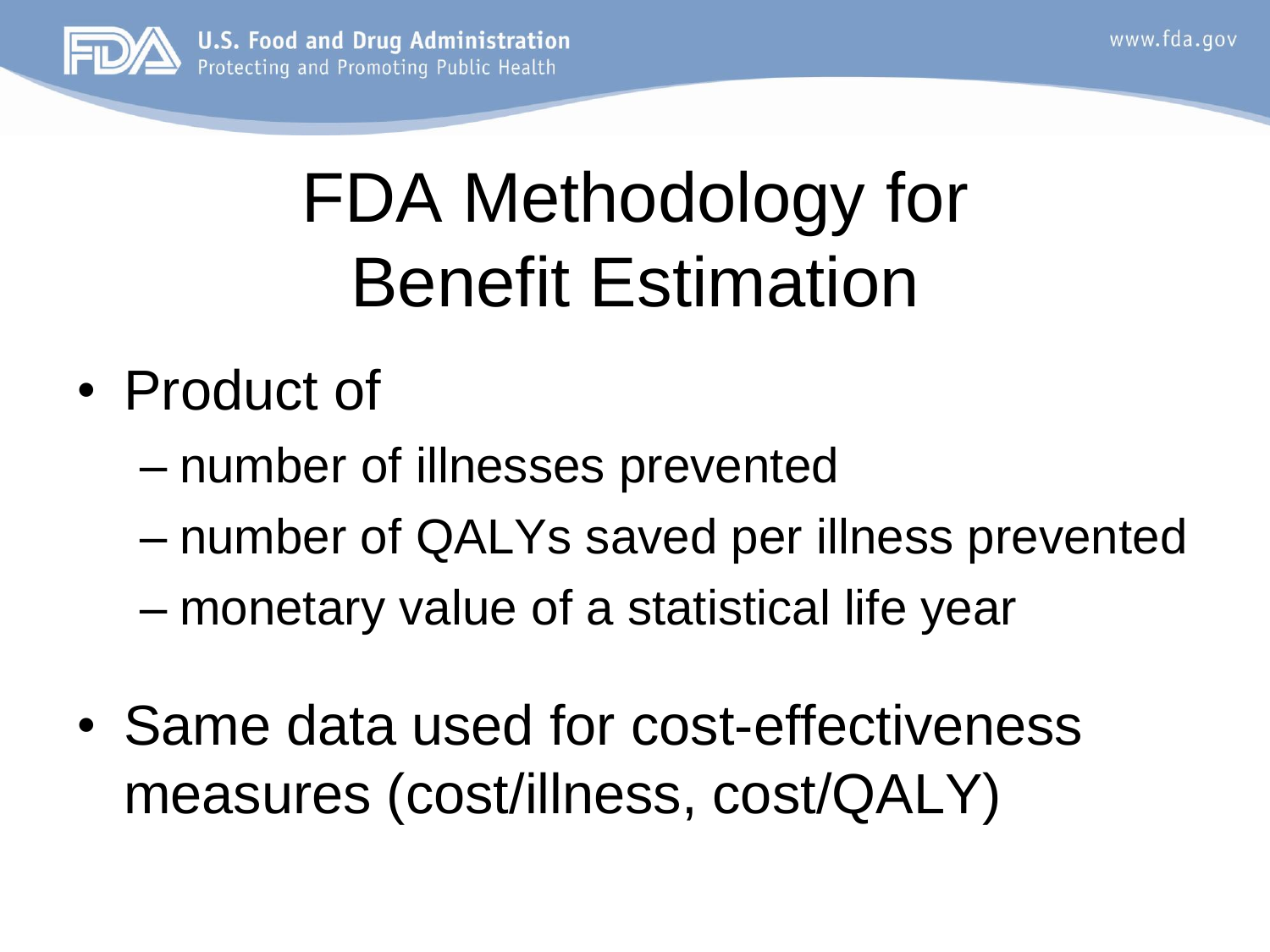

## Contributions of Economic Analysis

- Social Science
	- human behavior, not just molecular behavior
- Quantification
	- exposure
	- health effect
	- behavioral change
- Best estimate of consequences
	- apply data beyond clinical trial data